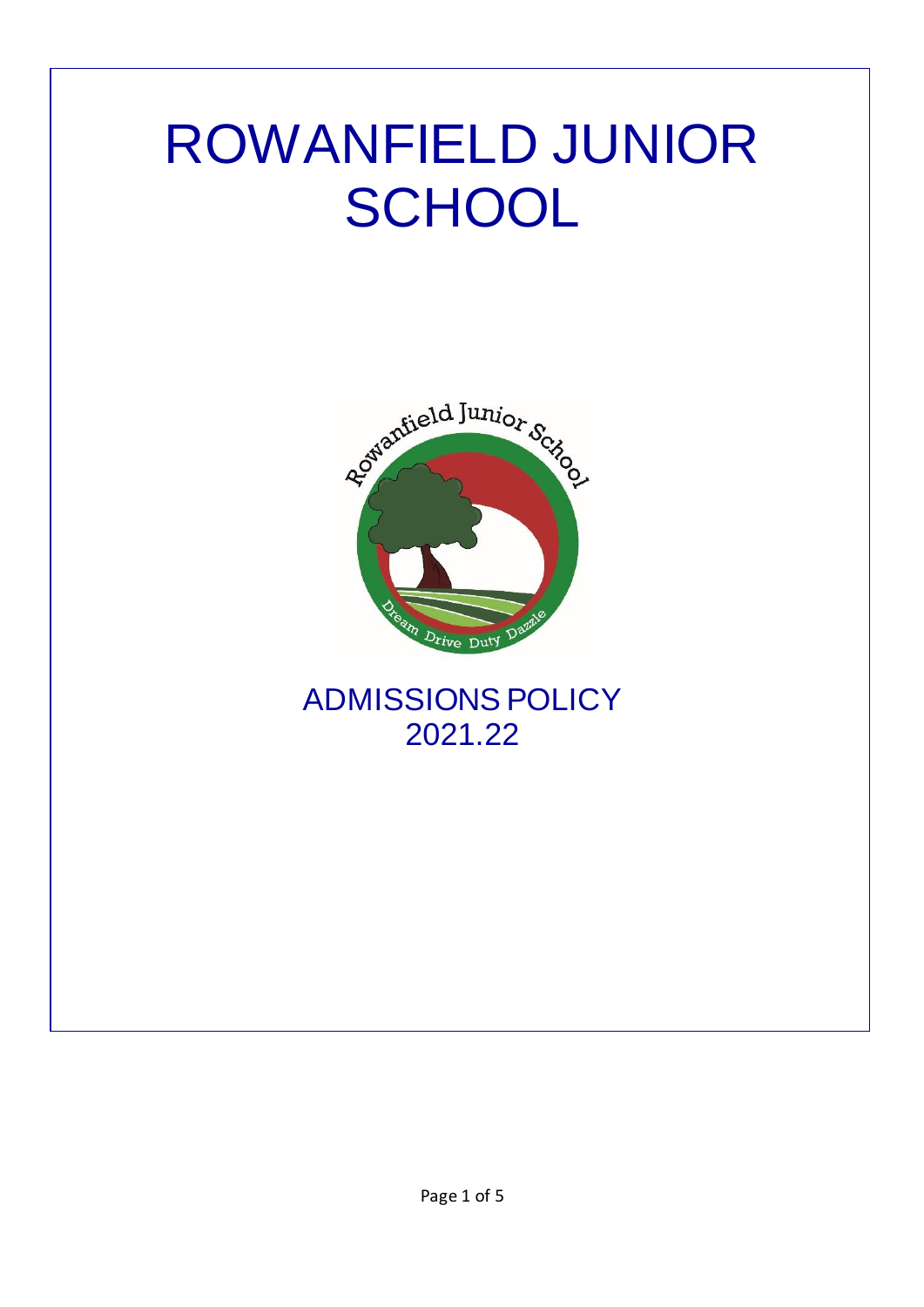# **Rowanfield Junior School Admissions policy ENTRY IN 2021.22**

#### **Rowanfield Junior School:**

Rowanfield Infant and Junior Schools are situated on the north western side of Cheltenham. We share a site alongside the Rowanfield Children Centre. The two schools work together closely to provide seamless education and support for children and their families. The area from which the pupils are drawn comprises some privately-owned semi-detached housing, council houses and flats. At present the Infant school has 265 pupils on roll within the 4 - 7 age range and the junior school has just over 300 pupils within the 7-11 age range. Both schools have a committed and dedicated team of teachers and support staff. The two schools share a governing body. The latest Ofsted inspection (2016) graded the Infant School as 'Good'. The latest Ofsted inspection at the Juniors (2020) graded the school as 'Good'.

Email[: admin@rowanfield-junior.gloucs.sch.uk](mailto:admin@rowanfield-junior.gloucs.sch.uk) Telephone Number: 01242 516611

The admission arrangements described in this document will apply to admissions in September 2021.

#### **Admissions to Rowanfield Junior School for Year Three 1 st September 2021:**

Admissions for Year 3 places will be co-ordinated through the Gloucestershire Local Authority's Coordinated Scheme and its timetable. Parents will need to apply for a place in Year 3 of the Academy on the Common Application Form if they wish their child to be considered for a place.

|        | <b>Contact:</b> Admissions and Transfer Team                                                           |
|--------|--------------------------------------------------------------------------------------------------------|
|        | <b>Address:</b> Gloucestershire County Council<br>Shire Hall<br>Gloucester<br>GLI2TP<br>United Kingdom |
| web:   | www.gloucestershire.gov.uk/schooladmissions                                                            |
| Email: | school.admissions@gloucestershire.gov.uk                                                               |
| Tel:   | 01452 425407                                                                                           |

The Academy will operate with a Published Admission Number (PAN) of 90 children.

All preferences in applications received on-time will be considered simultaneously and ranked in accordance with the admission criteria below. If the Academy is oversubscribed, places will be offered with regard to the priority order outlined in the section below.

#### In Year Admissions:

In-year applications are all those made outside the normal admissions round for children of compulsory school age i.e. those applications made during the academic year (after the first day of the Autumn term) for any school place in Year 3 through to Year 6. For In-Year applications parents should apply directly to the school by contacting the head of School, who will arrange a meeting and arrange for an admissions pack including an application form to be made available.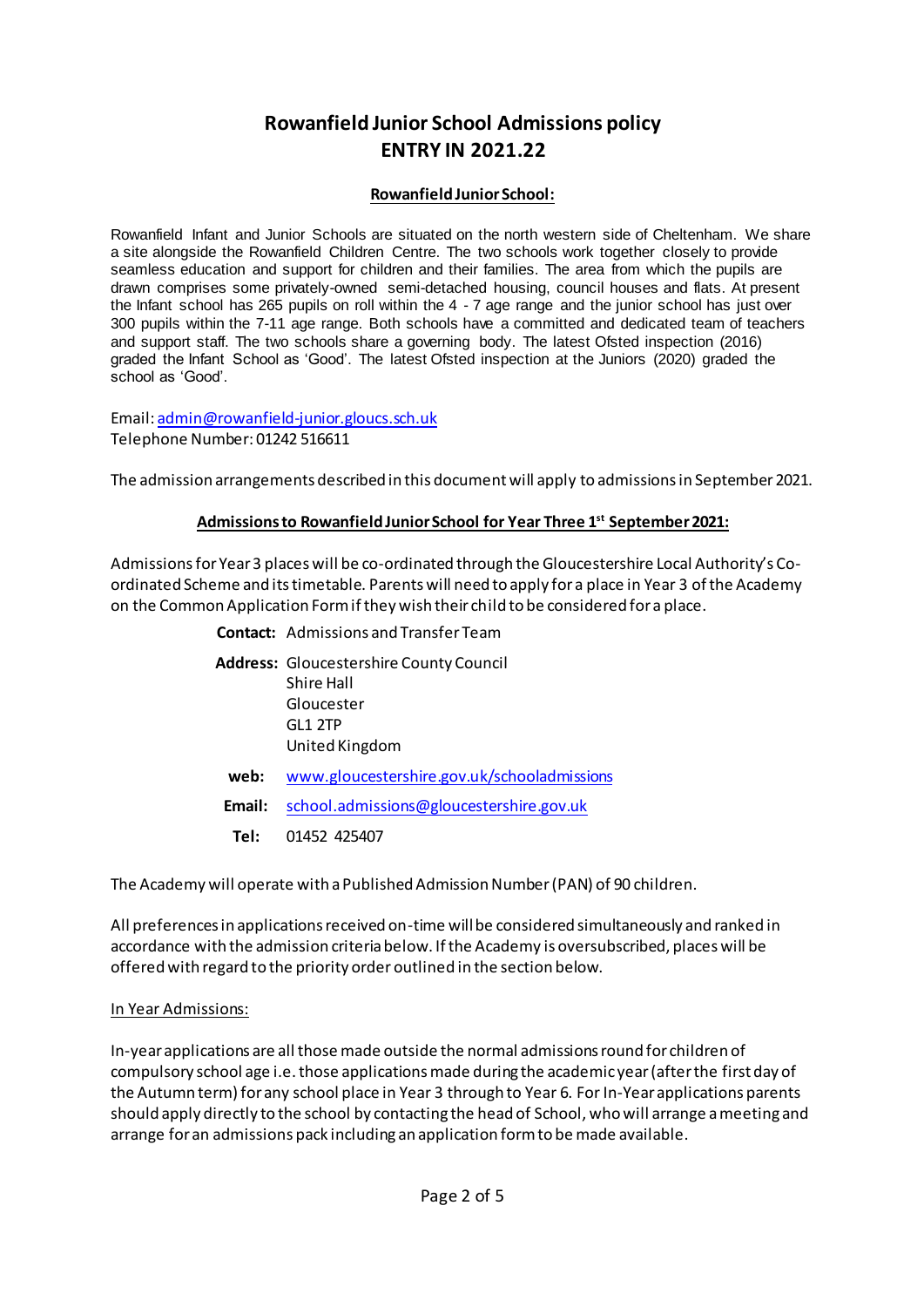Email[: admin@rowanfield-junior.gloucs.sch.uk](mailto:admin@rowanfield-junior.gloucs.sch.uk) Telephone Number: 01242 516611

# Waiting list:

The school will operate a waiting list for each year group. Where the school receives more applications for places than there are places available, a waiting list will operate until the end of the academic year. This will be maintained by the school and it will be open to any parent to ask for his or her child's name to be placed on the waiting list, following an unsuccessful application.

Children's position on the waiting list will be determined solely in accordance with the oversubscription criteria. Where places become vacant they will be allocated to children on the waiting list in accordance with the oversubscription criteria. The waiting list will be reordered in accordance with the oversubscription criteria whenever anyone is added to or leaves the waiting list.

## **Admission Criteria Priority order and Oversubscription Criteria:**

After the admission of children with an education health and care plan or a statement of special educational needs naming the school, priority will be given to the admission of children who meet the criteria set out below:

- 1. *A '*looked after child' *( 1 )* or a child who was previously looked after but immediately after being looked after became subject to an adoption*( 2 )* child arrangements order (residency order) *( 3 )* or special guardianship order *( 4 )* including those who appear to the admission authority to have been in state care outside of England and ceased to be in state care as a result of being adopted *( 5 )*.
	- *(1) A 'looked after child' is a child who is (a) in the care of a local authority, or (b) being provided with accommodation by a local authority in the exercise of their social services functions (see the definition in Section 22(1) of the Children Act 1989) at the time of making an application to a school. Such children are referred to as Children in Care.*
	- *(2) This includes children who were adopted under the Adoption Act 1976 (see section 12 adoption orders) and children who were adopted under the Adoption and Children's Act 2002 (see section 46 adoption orders).*
	- *(3) Under the provisions of s.12 of the Children and Families Act 2014.*
	- *(4) See Section 14A of the Children Act 1989 which defines a 'special guardianship order' as an order appointing one or more individuals to be a child's special guardian (or special guardians).*
	- *(5) A child is regarded as having been in state care outside of England if they were in the care of or were accommodated by a public authority, a religious organisation, or any other provider of care whose sole or main purpose is to benefit society.*
- *2.* Children with a sibling attending the Academy at the time of application. For this purpose, sibling refers to brother or sister, half brother or sister, adopted brother or sister, step brother or sister, or the child of the parent/carer's partner as well as children who are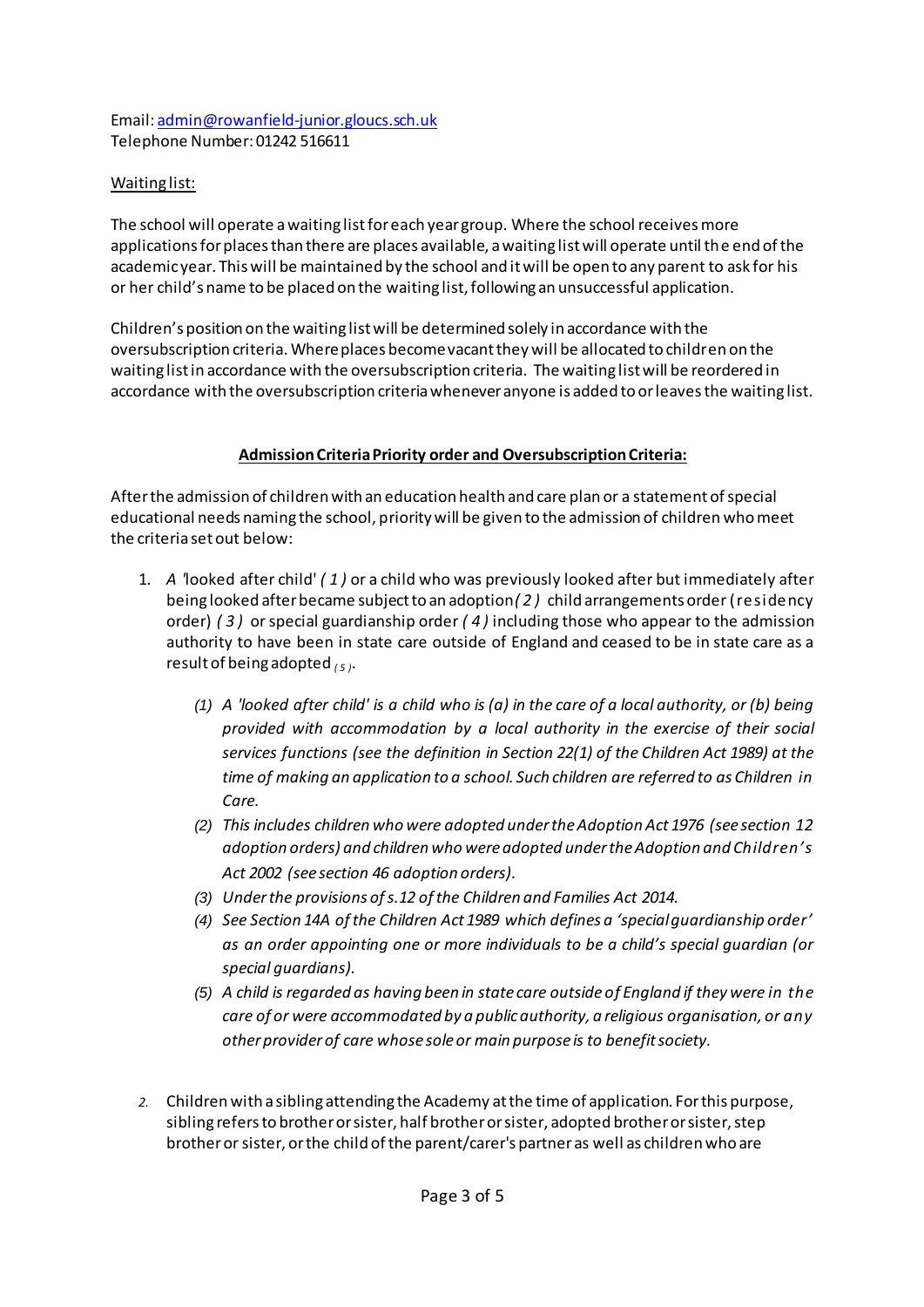brought together as a family by a same sex civil partnership. In every case, the child must be living in the same family unit at the same home address\*, at the time of application.

- 3. Children for whom only one particular school is appropriate due to an exceptional medical condition (to be supported by a written statement from the child's doctor that demonstrates a very specific connection between their medical need and the facilities or resources of this school).
- 4. Children with the strongest geographical claim, measured in a straight line from the ordnance survey address point of the child's home address\* (including flats) to the ordnance survey address point of the Academy, using the Local Authority's computerised measuring system, with those living closer to the Academy receiving the higher priority **AND**where the school is the closest school to the home address with a place.

\* *The home address is where a child normally lives. Where a child lives with parents with shared parental responsibility, each for part of a week, the address where the child lives is determined using a joint declaration from the parents stating the pattern of residence. If a child's residence is split equally between both parents, then parents will be asked to determine which residential address should be used for the purpose of admission to school. If no joint declaration is received where the residence is split equally by the closing date for applications, the home address will be taken as the address where the child is registered with the doctor. If the residence is not split equally between both parents, then the address used will be the address where the child spends the majority of the school week.*

#### Tie-break:

If the school becomes oversubscribed within criteria 2 or 3 above a distance tie-break will apply, with those living closest to the school being given priority for admission.

If two children live exactly the same distance from the school random allocation undertaken by someone unconnected to the Academy Trust will be used as a final tie-break to decide who will be admitted.

## Multiple Births:

If two or more children of multiple birth (twins, triplets etc.) from the same family are tied for the final place, we will admit them all, as permitted by the infant class size rules and exceed our PAN.

#### Service Family Arrangements:

Rowanfield Junior School recognises the unique challenges associated with children of UK service personnel and other Crown Servants and follows the Gloucestershire County Councils protocols in this instance.

We will therefore accept a unit quartering address as a 'home' address for such applicants prior to them moving into the area, provided their application is accompanied by an official letter from their unit declaring a relocation date and quartering address.

## Details can be found in the GCC Guidance booklet

<http://www.gloucestershire.gov.uk/schooladmissions>

#### Summer Born Children:

Due to the changes within the School Admission Code 2014, it is now possible to request a deferre d entry for children born after 1st April. Parents must still apply for a place in the child's correct